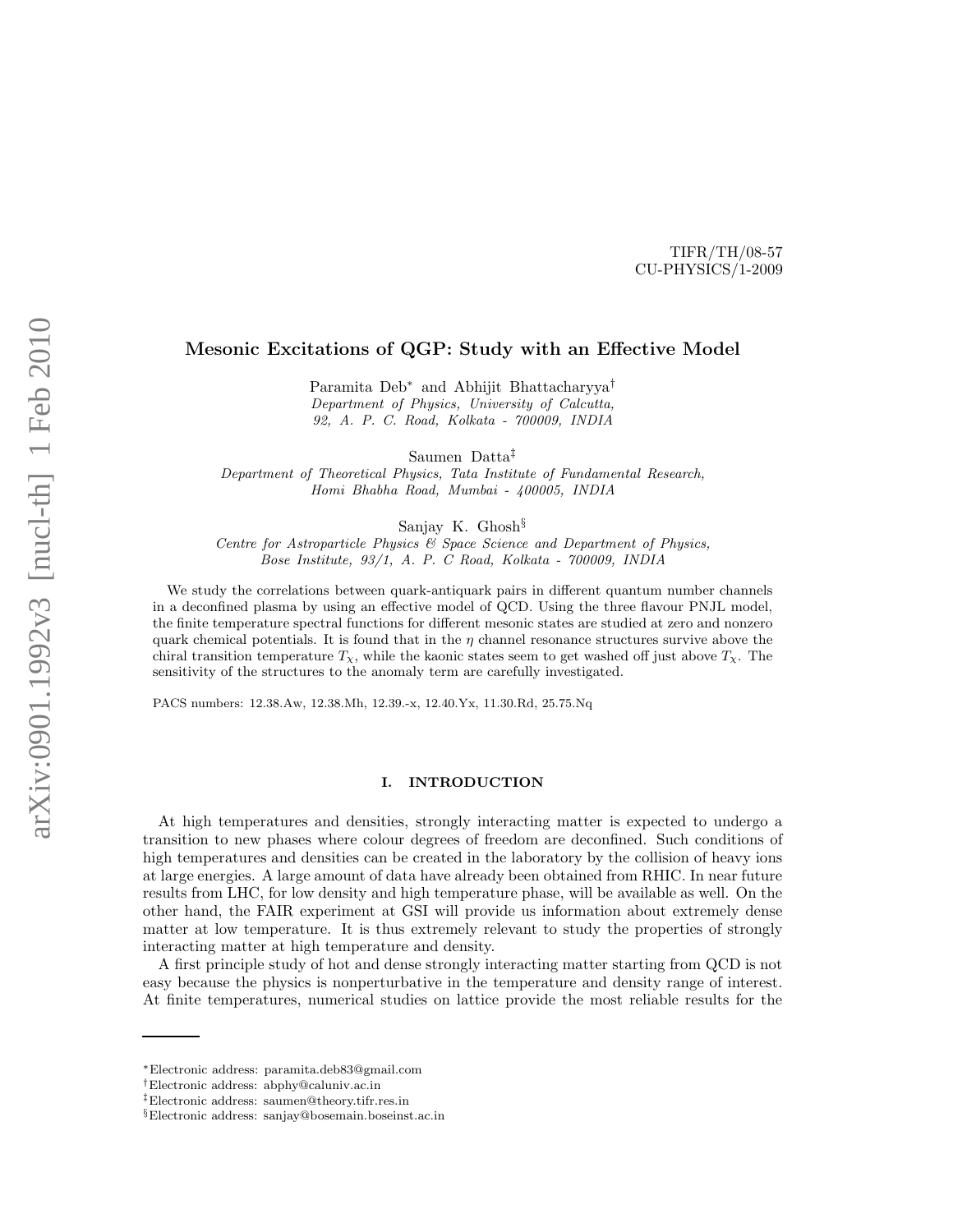physics of the deconfined phase. The physics of excitations in real time, however, is not directly accessible from lattice and one requires an analytical continuation from Euclidean time. Studies at finite baryon number density are prohibitively difficult on the lattice, because of the wellknown sign problem. Some progress has been made in recent years in extracting results for small densities [1, 2]. As it stands now, the lattice predicts that the deconfinement and the chiral symmetry restoration happen roughly simultaneously [3] via a smooth crossover [4] at zero quark chemical potential, and the two transitions roughly coincide at about  $T_x \sim 180-200$ MeV [3]. There is an indication of a critical point at a small chemical potential  $\mu_B \approx 300$  - 500 MeV, with a first order transition for larger  $\mu_B$  [1]. There have also been suggestions that the first order line may not exist [2].

In view of the limitations in studying finite density and real time problems, it may be useful to get an idea of the features of the new phases of matter by studying QCD inspired models. Depending on the physics of interest, one can attempt to study a model which has features relevant to the physics issue. In particular, for issues of the transition of the hadronic matter to a chiral symmetry restored, deconfined phase the Polyakov loop extended Nambu – Jona-Lasinio (PNJL) model has been used.

In the Nambu – Jona-Lasinio (NJL) model  $[5, 6]$ , as it is used currently, the interactions between quarks are taken into account by suitable four-quark terms which respect the chiral symmetry of the QCD lagrangian. Since the gluons are integrated out, with their only effect being the four-quark interaction terms, there is no confinement per se in this model. The chiral symmetry is, however, spontaneously broken by  $\bar{q}q$  condensation:  $U_L(N_f) \times U_R(N_f) \to U_V(N_f)$ . As a result, the quarks pick up a constituent mass. Furthermore, the pseudoscalar mesons  $\pi, K$ and  $\eta$  become the Goldstone modes. It is also easy to incorporate the  $U_A(1)$  anomaly by introducing a suitable determinant term [6]. The NJL model has been widely used to study the chiral phase transition in QCD, and also the nature of the excitations at temperatures slightly above the transition temperatures. Based on such studies, it was suggested sometime back that nontrivial strong correlations between  $q\bar{q}$  pairs persist in the deconfined phase at moderately high temperatures [6].

Due to the lack of confinement, though, the NJL model does miss out on some important aspects of the QCD thermal transition. In particular, the chiral transition in QCD is also of deconfining nature, as the Polyakov loop, which is the confinement-deconfinement order parameter, shows a rapid change. The Polyakov loop extended NJL (PNJL) model [7] attempts to capture this feature of the QCD transition. In this model, the gluon dynamics is described by a background temporal gluon field which is coupled to the quarks by the covariant derivative. The value of the background field is determined by minimizing the corresponding potential  $U(\Phi)$  which depends on the traced polyakov loop  $\Phi$ .

The PNJL model has been extensively used to look at the phase structure at high temperature and density. Ratti *et.al.* [8] have studied the two flavour version of this model in certain amount of detail. They have looked at the crossover transition around 200 MeV and also the quark number densities at different baryonic chemical potentials. Their results match nicely with the lattice, especially the fact that the chiral restoration and the deconfinement transition take place almost simultaneously. The speed of sound and the diagonal susceptibilities, calculated with the PNJL model, were also found to be in good agreement with lattice results [9]. On the other hand the off-diagonal susceptibilities in two flavour PNJL model differ from the lattice results [10]. Recently Fukushima has studied the phase diagram of the three flavour quark matter within the framework of the PNJL model [11].

Since the PNJL model successfully reproduces a large number of quantities calculable directly from QCD one may be interested to use this model to study quantities of experimental interest which cannot be directly studied from lattice. In particular, a knowledge of the nature of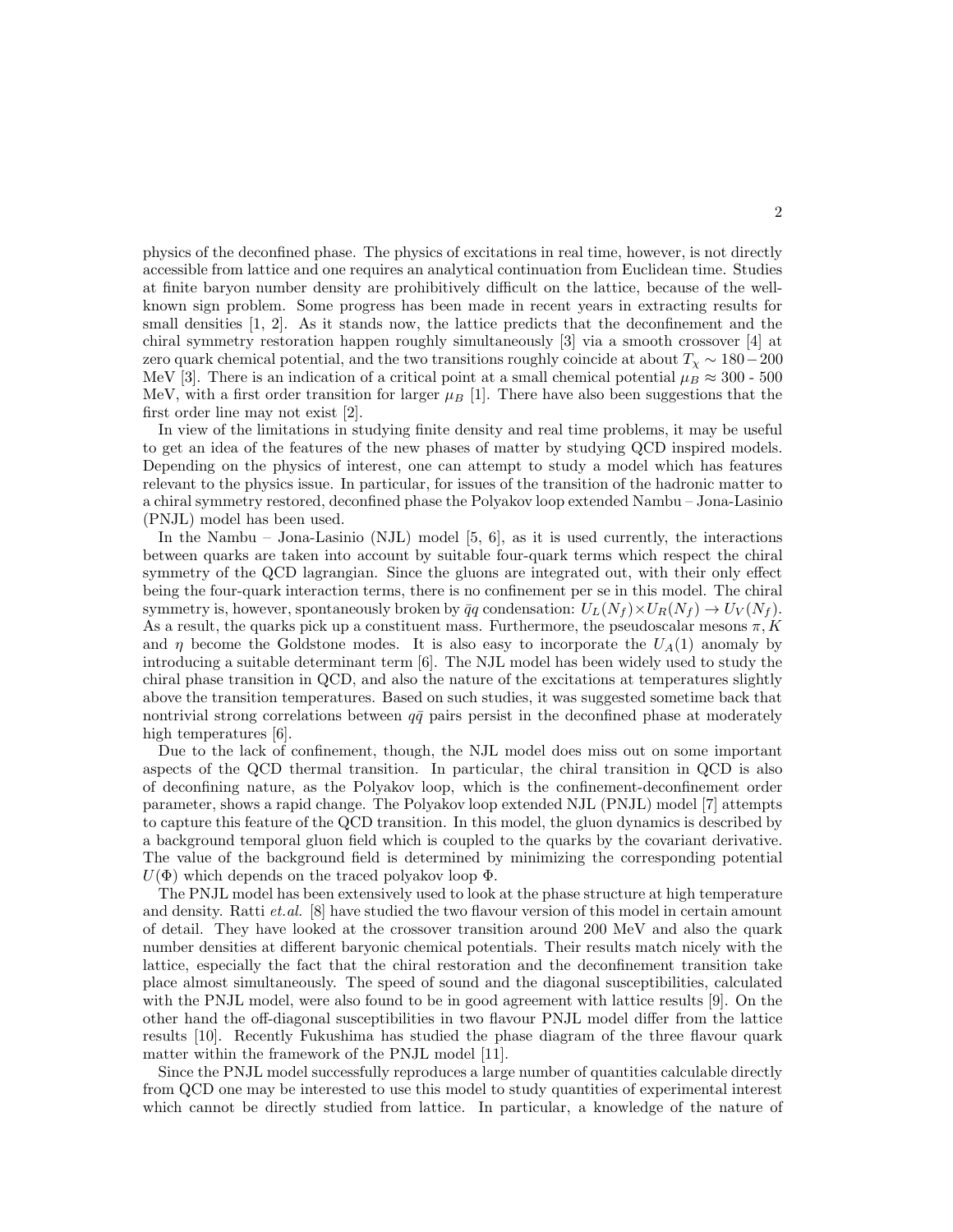excitations of the plasma is phenomenologically very important. The complete in-medium behavior of the mesonic excitations require a study of the spectral functions in these channels. As we discussed earlier, it is not easy to calculate them on lattice. A detailed study of such spectral functions in the NJL model has been carried out sometime back [6]. It is clearly of interest to find out how the introduction of the Polyakov loop changes the nature of the  $q\bar{q}$ correlations. Hansen *et.al.* [12] have studied the pion and sigma correlation functions in the 2-flavour PNJL model. Costa *et.al.* [13] have calculated the masses of the pseudoscalar mesons at finite temperature and zero density. It is, of course, interesting and phenomenologically important to study a larger set of mesonic correlations for the realistic case of  $2+1$  flavour PNJL model and also at finite density.

Here we aim to carry out such a study. We look at the spectral functions and pole masses of the pseudoscalar channels with different flavour contents. We also carefully investigate the effect of the anomaly term in the spectral functions. The spectral functions have also been studied in presence of a small chemical potential.

This paper is organised as follows: in the next section we briefly describe the 2+1 flavour PNJL model, as used by us. In Sec. III the basic in-medium calculations and the chiral transition have been discussed. The main results of the paper, about mesonic excitations, are in Sec. IV. A summary of our results and conclusions are available in the last section.

## II. THREE FLAVOUR PNJL MODEL

In this section, we briefly describe the PNJL model, and specify the parameters of the model that we have used. More details can be found in the literature [7, 8, 14].

In the NJL model the gluon dynamics is reduced to the chiral point couplings between quarks. The PNJL model also introduces the temporal gauge field, since the Polyakov loop,

$$
\Phi = \frac{1}{V} \int d^3x \frac{1}{N_c} \text{Tr } \mathcal{P} \exp[i \int_0^\beta d\tau A_4(\bar{x}, \tau)] \tag{1}
$$

is the order parameter for the confinement-deconfinement transition. Here  $A_4 = iA_0$  is the temporal component of Euclidean gauge field,  $\beta = 1/T$ , and P denotes path ordering. Our effective  $SU(3)_f$  lagrangian is [14]

$$
\mathcal{L} = \sum_{f=u,d,s} \bar{\psi}_f \gamma_\mu i D^\mu \psi_f - \sum_f m_f \bar{\psi}_f \psi_f + \sum_f \mu \gamma_0 \bar{\psi}_f \psi_f + \frac{g_S}{2} \sum_{a=0,...,8} [(\bar{\psi} \lambda^a \psi)^2 + (\bar{\psi} i \gamma_5 \lambda^a \psi)^2]
$$
  
\n
$$
-g_D [det \bar{\psi}_f (1 + \gamma_5) \psi_{f'} + det \bar{\psi}_f (1 - \gamma_5) \psi_{f'}] - \mathcal{U}(\Phi[A], \bar{\Phi}[A], T)
$$
  
\n
$$
= \mathcal{L}_0 + \mathcal{L}_M + \mathcal{L}_\mu + \mathcal{L}_s + \mathcal{L}_{KMT} - \mathcal{U}
$$
\n(2)

In the above Lagrangian  $\mathcal{L}_0$  is the kinetic term with gauge field interactions,  $D^{\mu} = \partial^{\mu} - iA_4\delta_{\mu}$ . The gauge coupling is absorbed in the definition of  $A^{\mu}$ .  $\mathcal{L}_M$  is the mass term which breaks the chiral symmetry explicitly. The mass of a particular flavour is denoted by  $m_f$  and the corresponding field is  $\psi_f$ . The light quark mass is considered to be ∼ 5MeV and the strange quark mass is considered to be  $\sim 140$  MeV. The term  $\mathcal{L}_s$  is responsible for the four-fermi interaction among the quarks with coupling  $g_s$ . Here we take this coupling to be positive. The next term  $\mathcal{L}_{KMT}$  which is a six-fermi interaction is invariant under  $SU(3)_{L} \times SU(3)_{R}$  but breaks  $U(1)_A$  symmetry. This term represents the axial anomaly of QCD [6]. Here 'det' stands for the determinant with respect to the flavour indices, and the anomalous coupling is represented as  $g_D$ . This anomaly term is responsible for the flavour mixing of  $\eta_0$  and  $\eta_8$  mesons in the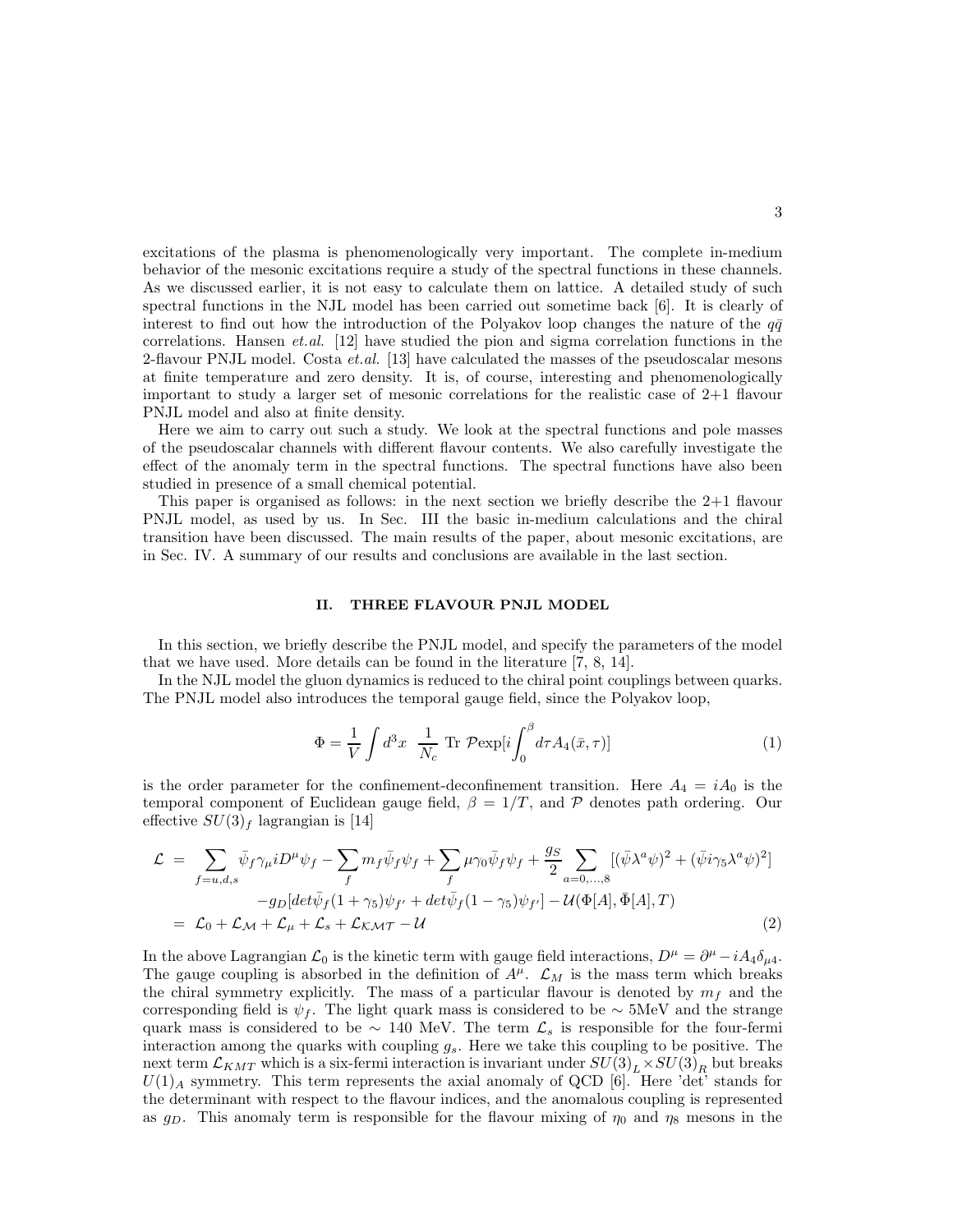4

pseudoscalar channel, giving rise to the  $\eta$  and  $\eta'$  mesons. The potential  $U(\Phi)$  is expressed in terms of the Polyakov loop  $\Phi$  and its conjugate,  $\bar{\Phi}$ , as [8].

$$
\frac{\mathcal{U}(\Phi, \bar{\Phi}, T)}{T^4} = -\frac{b_2(T)}{2} \bar{\Phi}\Phi - \frac{b_3}{6} (\Phi^3 + \bar{\Phi}^3) + \frac{b_4}{4} (\bar{\Phi}\Phi)^2 \tag{3}
$$

where

$$
b_2(T) = a_0 + a_1(\frac{T_0}{T}) + a_2(\frac{T_0}{T})^2 + a_3(\frac{T_0}{T})^3,
$$
\n<sup>(4)</sup>

 $b_3$  and  $b_4$  being constants and  $T_0$ , which is a parameter here, is chosen to be 190 MeV.

Both  $\Phi$  and  $\Phi$  are treated as classical field variables. When the quark number density is zero one has  $\Phi = \bar{\Phi}$ . This quantity can be considered as the order parameter for the phase transition. Furthermore  $U[\Phi, \bar{\Phi}, T]$  has a  $Z(3)$  center symmetry which encompasses the phase transition in QCD. At low temperature U has a single minimum at  $\Phi = 0$ . At high temperature U has three degenerate minima at  $\Phi = 1, e^{\pm 2i\pi/3}$ .

To study the chiral transition, we study the system of eqn.(2) in the Mean Field Approximation (MFA) to get the field equations for  $\Phi$ ,  $\bar{\Phi}$ ,  $\sigma$ . Due to the breaking of  $SU(3)_L \times SU(3)_R$ symmetry to  $SU(3)_V$  the quark condensate acquires a non-zero vacuum expectation value given by

$$
\langle \bar{\psi}_f \psi_f \rangle = -iN_c \mathcal{L} t_{y \to x^+} (\text{Tr } S_f(x - y))
$$
\n<sup>(5)</sup>

where trace is over colour and spin states. Also, eight goldstone bosons appear for  $N_f = 3$ model. The self-consistent gap equation for the constituent masses are

$$
M_u = m_u - 4g_S\sigma_u + 2g_D\sigma_d\sigma_s
$$
  
\n
$$
M_d = m_d - 4g_S\sigma_d + 2g_D\sigma_s\sigma_u
$$
  
\n
$$
M_s = m_s - 4g_S\sigma_s + 2g_D\sigma_u\sigma_d
$$
\n(6)

Here  $\sigma_f = \langle \bar{\psi}_f \psi_f \rangle$  denotes the chiral condensate of a quark with flavour f, where  $f = u, d, s$ . The expression for  $\sigma_f$  at  $T = 0$  and  $\mu = 0$  can be written as [14]

$$
\sigma_f = -\frac{3M_f}{\pi^2} \int_0^{\Lambda} \frac{p^2}{\sqrt{p^2 + {M_f}^2}} dp,\tag{7}
$$

Λ being the three momentum cut off.

The parameters of the NJL part of the Lagrangian are fixed at  $T = \mu = 0$ . In the present work we have used the parameter set obtained in ref. [6],

$$
\Lambda = 631.4
$$
MeV,  $m_u = m_d = 5.5$ MeV,  $m_s = 135.7$ MeV,  $g_S \Lambda^2 = 3.67$ ,  $g_D \Lambda^5 = 9.29$ 

This parameter set reproduces the physical values of the pion mass,  $m_{\pi} = 138$  MeV, pion decay constant,  $f_{\pi} = 93$  MeV, and masses of the K and  $\eta'$  mesons,  $m_K = 495.7$  MeV and  $m_{\eta'} = 957.5$ MeV. The parameters of  $U(\Phi)$  are [8, 14],

$$
a_0 = 6.75
$$
,  $a_1 = -1.95$ ,  $a_2 = 2.625$ ,  $a_3 = -7.44$ ,  $b_3 = 0.75$ ,  $b_4 = 7.5$ ,  $T_0 = 190$ MeV

so as to reproduce the lattice measurements of the Polyakov loop expectation value.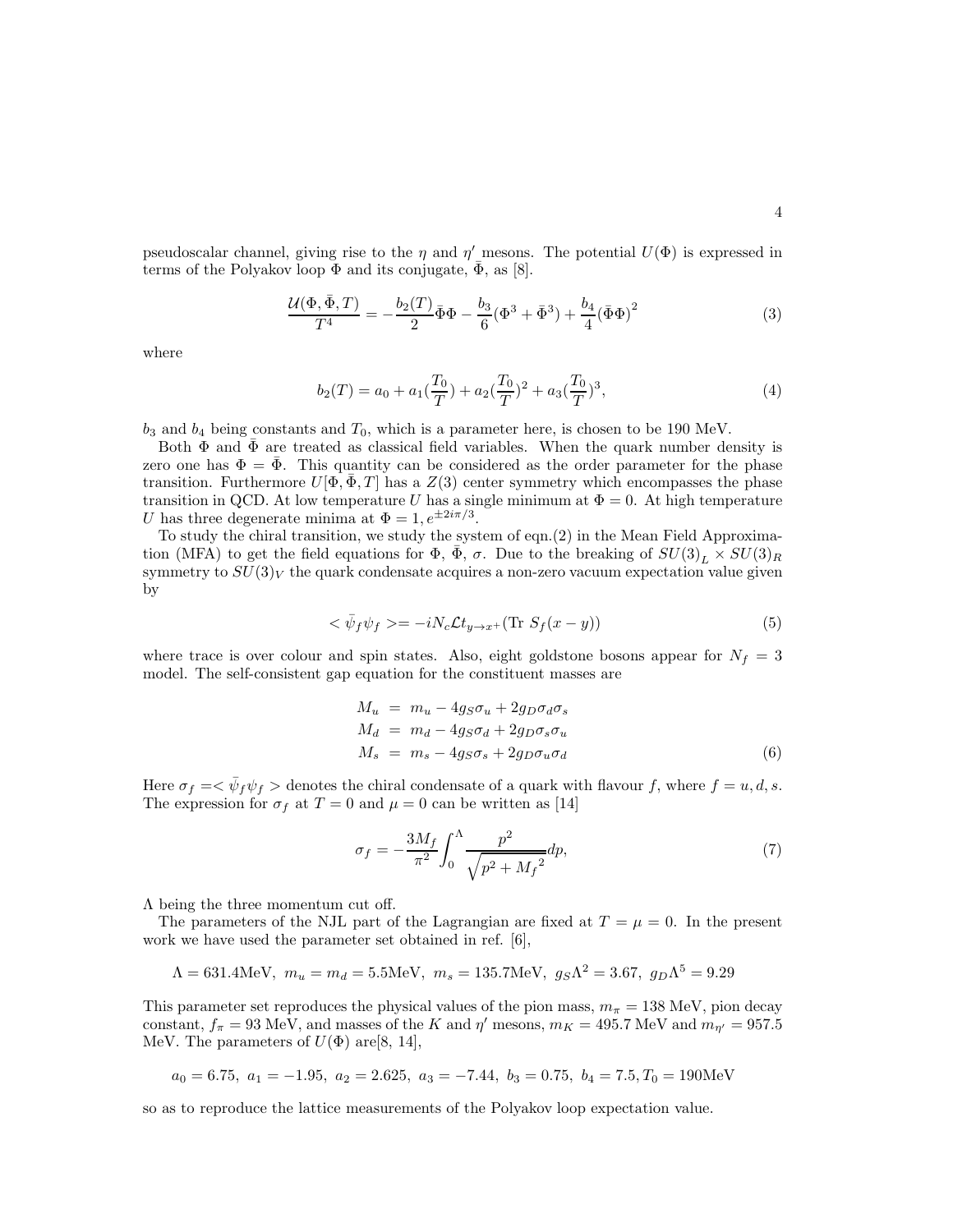## III. CHIRAL TRANSITION IN PNJL MODEL

In the mean field approximation, the thermodynamic potential of the PNJL model can be written as [14]

$$
\Omega(\Phi, \bar{\Phi}, M, T, \mu) = \mathcal{U}[\Phi, \bar{\Phi}, T] + 2g_S \sum_{f=u,d,s} \sigma_f^2 - 4g_D \sigma_u \sigma_d \sigma_s - T \sum_n \int \frac{d^3 p}{(2\pi)^3} \text{Tr} \ln \frac{S^{-1}(i\omega_n, \bar{p})}{T}
$$
\n(8)

where  $S^{-1}$  is the inverse quark propagator,

$$
S^{-1}(p_0, \vec{p}) = \gamma_0(p^0 + \mu - iA_4) - \vec{\gamma} \cdot \vec{p} - M \tag{9}
$$

and  $\omega_n = \pi T(2n+1)$  are the Matsubara frequencies of fermions. Using the identity Tr ln  $(X)$  $\ln \det(X)$ , and performing the colour trace, we get

$$
\Omega = \mathcal{U}[\Phi, \bar{\Phi}, T] + 2g_S \sum_{f=u,d,s} \sigma_f^2 - 4g_D \sigma_u \sigma_d \sigma_s - 6 \sum_f \int_0^{\Lambda} \frac{d^3 p}{(2\pi)^3} E_{pf} \Theta(\Lambda - |\bar{p}|)
$$
  

$$
-2 \sum_f T \int_0^{\infty} \frac{d^3 p}{(2\pi)^3} \left( \ln \left[ 1 + 3(\Phi + \bar{\Phi}e^{-\frac{(E_p f - \mu)}{T}}) e^{-\frac{(E_p f - \mu)}{T}} + e^{-3\frac{(E_p f - \mu)}{T}} \right] + \ln \left[ 1 + 3(\bar{\Phi} + \Phi e^{-\frac{(E_p f + \mu)}{T}}) e^{-\frac{(E_p f + \mu)}{T}} + e^{-3\frac{(E_p f + \mu)}{T}} \right] \right)
$$
(10)

where  $E_{pf} = \sqrt{p^2 + M_f^2}$  is the single quasiparticle energy. In the above integrals, the vacuum integral has a cutoff  $\Lambda$  whereas the medium dependent integrals have been extended to infinity.

To look at thermal behavior of different observables, we need to study the variation with temperature of the minimum of the thermodynamic potential. In fig. 1 we show the thermal behavior of the chiral condensates for both the light and the strange quarks, in both NJL and PNJL models. The NJL results can be obtained from eq. (10) by setting  $U[\Phi, \bar{\Phi}, T] = 0, \Phi = 1$ and  $\Phi = 1$ . Fig. 1 shows a rapid drop in  $\langle \bar{u}u \rangle$  in both the models in the temperature range 150-200 MeV, without any singularity, indicating a chiral symmetry restoring crossover. This is consistent with what lattice studies find for QCD [4]. From the points of inflexion of  $\langle \bar{u}u \rangle(T)$ one estimates  $T_x \sim 170$  MeV for NJL and 190 MeV for PNJL models. Figure 1 also shows the behavior of the Polyakov loop,  $\Phi$  [15]. The figure shows that deconfinement temperature,  $T_d \sim T_\chi$ , as expected from lattice studies of QCD [3].

At large quark densities, the chiral symmetry restoring transition in PNJL model becomes first order. Figure 1 also shows the behavior of the chiral condensate and the Polyakov loop in the presence of a chemical potential  $\mu_q = 320$  MeV, which is just above the critical point for this model. The transition temperature at this  $\mu_q$  is ~ 85 MeV. Note the sharp fall of  $\langle \bar{u}u \rangle$ , indicating a first order transition. All the quantities shown in the figure show a jump at the transition point, consistent with a discontinuous transition, though the drop in  $\langle \bar{s}s \rangle$  and the rise in  $\Phi$  are only a few  $\%$ , and both these quantities have rather complicated temperature dependence above the transition point. In the presence of a chemical potential, there is no charge conjugation symmetry so  $\Phi \neq \Phi$ , as seen in fig. 1.

One problem of the mean-field study of PNJL model is the absence of color neutrality at finite density [17, 18]. This arises because of the fact that the Polyakov loop, which couples to the dynamical quarks, serves as an external coloured field, leading effectively to separate chemical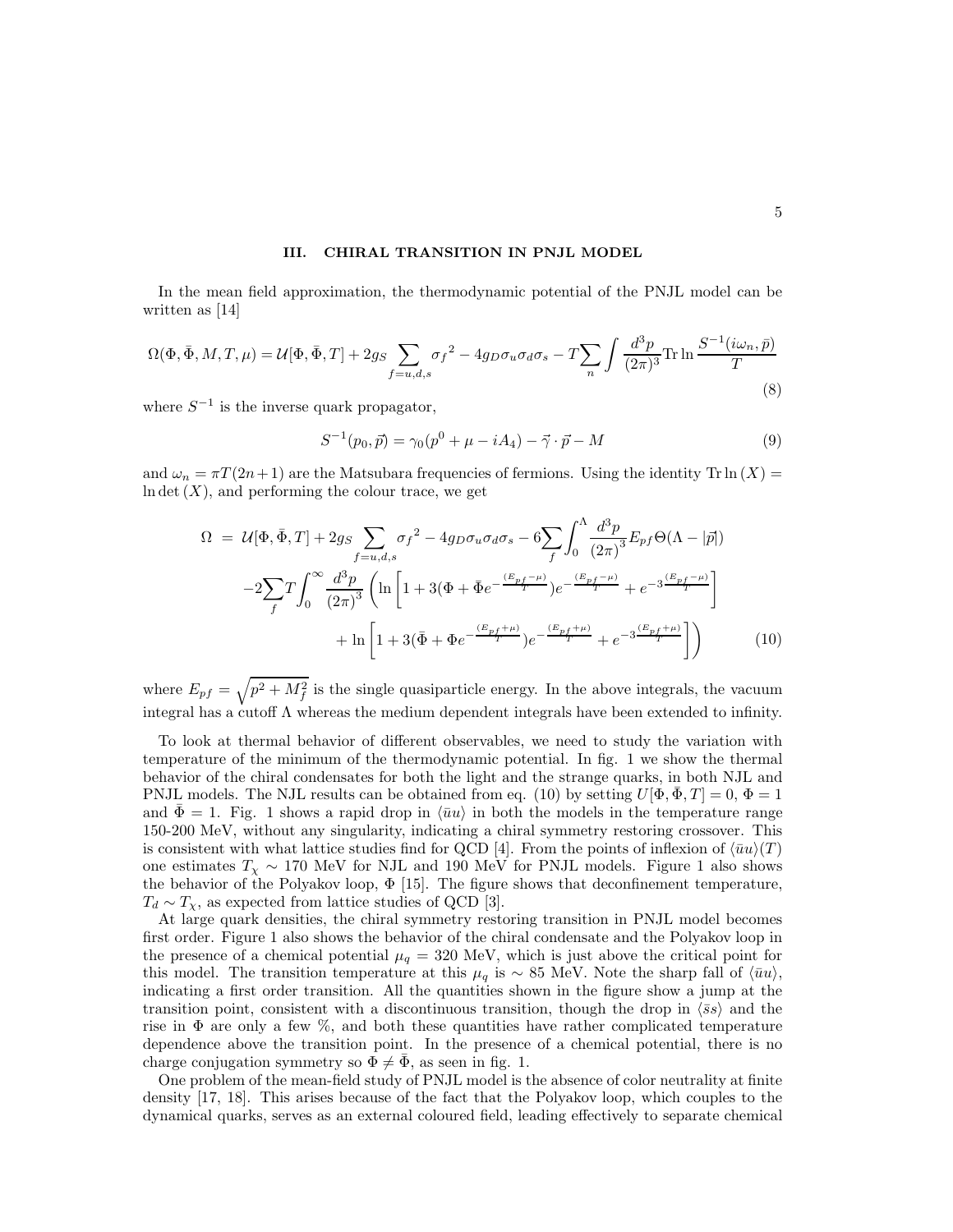

FIG. 1: (Color online) (a)  $\langle \bar{u}u \rangle(T) / \langle \bar{u}u \rangle(T = 0)$  (red, solid) and  $\langle \bar{s}s \rangle(T) / \langle \bar{s}s \rangle(T = 0)$  (green, dashed), as a function of  $T/T_x$  at  $\mu_q = 0$  for the NJL model. (b) The same for the PNJL model; also shown is the Polyakov loop expectation value,  $\Phi$  (blue, dash-dotted). (c) Same as (b) but for  $\mu_q = 320 \text{MeV}$ . Here  $\Phi$  (blue, dash-dotted) and  $\bar{\Phi}$  (pink, dotted) are different.

potentials for quarks of different color. As a remedy to this problem, it has been suggested to introduce a colour chemical potential which will enforce color neutrality[17]. While this affects the individual number densities of the quarks of different colors, the total number densities of quarks and antiquarks,  $n_q$  and  $n_{\bar{q}}$ , do not change significantly [18]. We will discuss in Sec. IV B the implication of this for our study.

In fig.2 we have shown the variation of  $M_u$  and  $M_s$  with temperature at different chemical potentials. Here  $M_u$  and  $M_s$  are the constituent quark masses, eq.(6). At  $\mu_q = 0$ , The change in the mass is smooth. But the change becomes sharper on introducing a chemical potential. While the introduction of the Polyakov loop changes the constituent quark masses considerably around the phase boundary, at very high temperature both the models give similar results, since there  $\Phi \to 1$ . A similar variation of the strange quark mass is obtained in the two models.

The phase diagram we obtain is shown in fig. 3. The critical point in our calculation was found to be at  $(\mu_c, T_c) = (314 \text{ MeV}, 92 \text{ MeV})$ . While lattice estimates of the critical chemical potential  $\mu_c$  vary considerably between different groups, they tend to be much lower than the PNJL value,  $\leq 150$  MeV. This probably indicates that the naive PNJL (or NJL) model may not be a good model for the QCD transition at large  $\mu_q \sim 300 \text{ MeV}$ , since nuclear excitations become important in this regime.

Another point to mention here is that the  $U_A(1)$  anomaly term is introduced explicitly in the NJL and PNJL models by a six fermion interaction term. In QCD, of course, this term is introduced due to instantons, which are topological objects in the gauge sector [19]. It is not known how well the anomalous  $U_A(1)$  symmetry is restored in the deconfined phase. In Ref. [6] it was speculated that the  $U_A(1)$  symmetry is restored well below  $T_\chi$ . While there is no evidence of that from lattice studies, it is an open question whether the  $U_A(1)$ symmetry is restored (or at least, the effect of the anomaly term substantially reduced) at above  $T_{\chi}$ . If we include an explicit temperature dependence of the coefficient of the anomaly term,  $g_D(T) = g_D(0) \exp(-T/T_x(mu))^2$ , where  $T_x(\mu)$  is the transition temperature at quark chemical potential  $\mu$ , then the transition becomes considerably softer and the first order line completely disappears, while the transition temperature moves to a somewhat lower value (see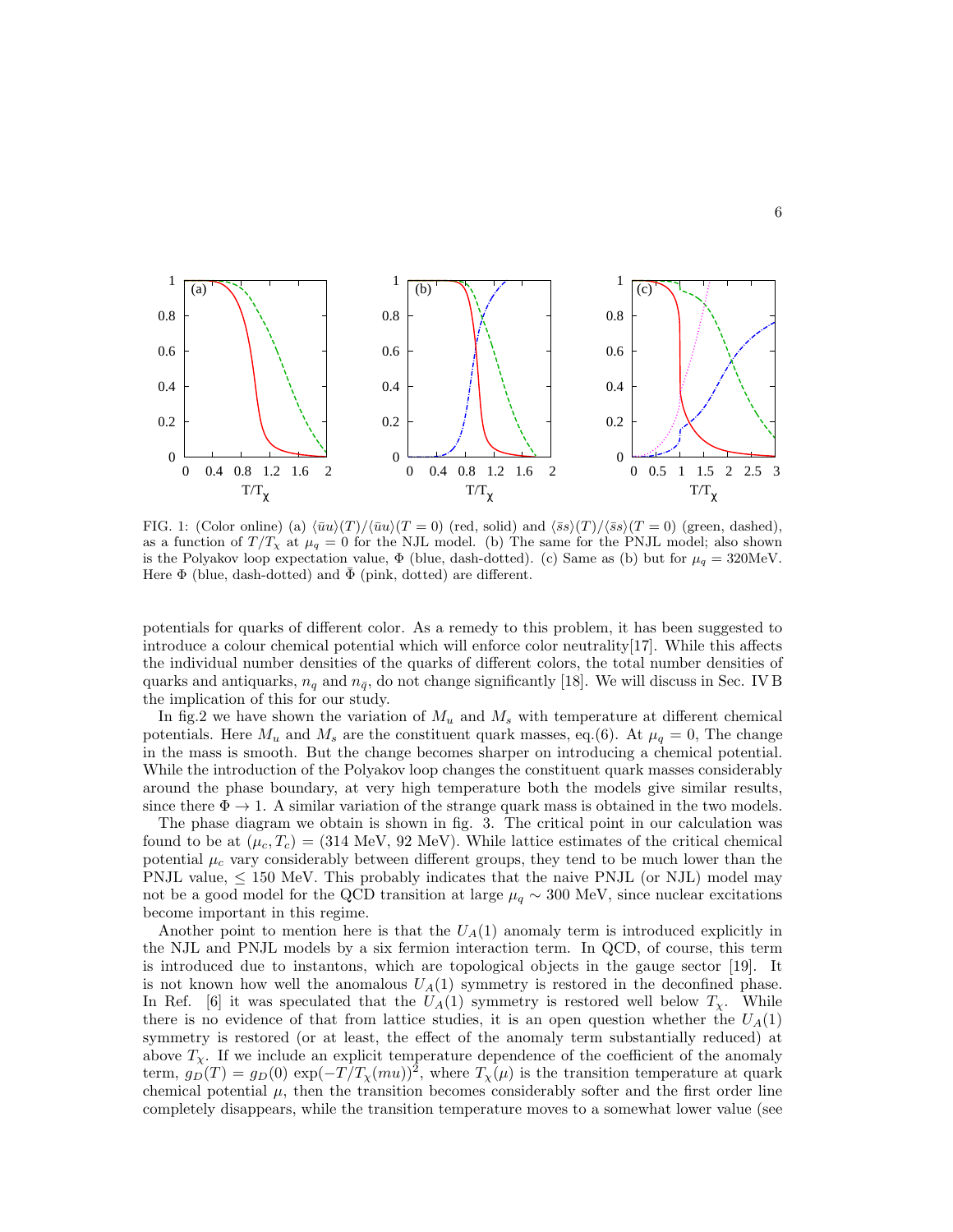

FIG. 2: (Color online) (a) Variation of  $M_u$  (a) with temperature, at  $\mu = 0$  and 320MeV for both NJL and PNJL model. Solid (red) and dashed (green) lines are for NJL model with  $\mu_q = 0$  and 320 MeV, respectively, while dashed-dot (blue) lines and dotted (pink) lines show the corresponding figures for PNJL model. (b) Same as (a) but for  $M_s$ .



FIG. 3: (Color online) Phase diagram in the PNJL model. The solid line at large  $\mu_q$  ends in a critical point at  $(\mu_c, T_c) = (314 \text{ MeV}, 92 \text{ MeV})$ . At smaller  $\mu_q$  one gets a crossover, denoted by the dotted line. Putting in an explicit temperature dependence in the anomaly term  $g_D(T) = g_D(0) \exp(-T/T_x)^2$ (denoted PNJL1; see text) washes off the first order line completely.

fig. 3). We use PNJL1 to denote the model with such a temperature dependence of  $g_D$  in eq. (2). One might be tempted to make a conclusion that the existence of critical point is strongly related to the strength of the instanton-induced anomaly term at the transition point [20].

Of course, PNJL1 implies a substantial reduction of the anomaly term already before  $T_{\chi}$ . A more realistic temperature dependence of  $g_D$  could be a sharp drop around  $T_\chi$ . To investigate the effect of such a temperature dependence, we also consider eqn. (2) with  $g_D(T) = g_D(0)$  (1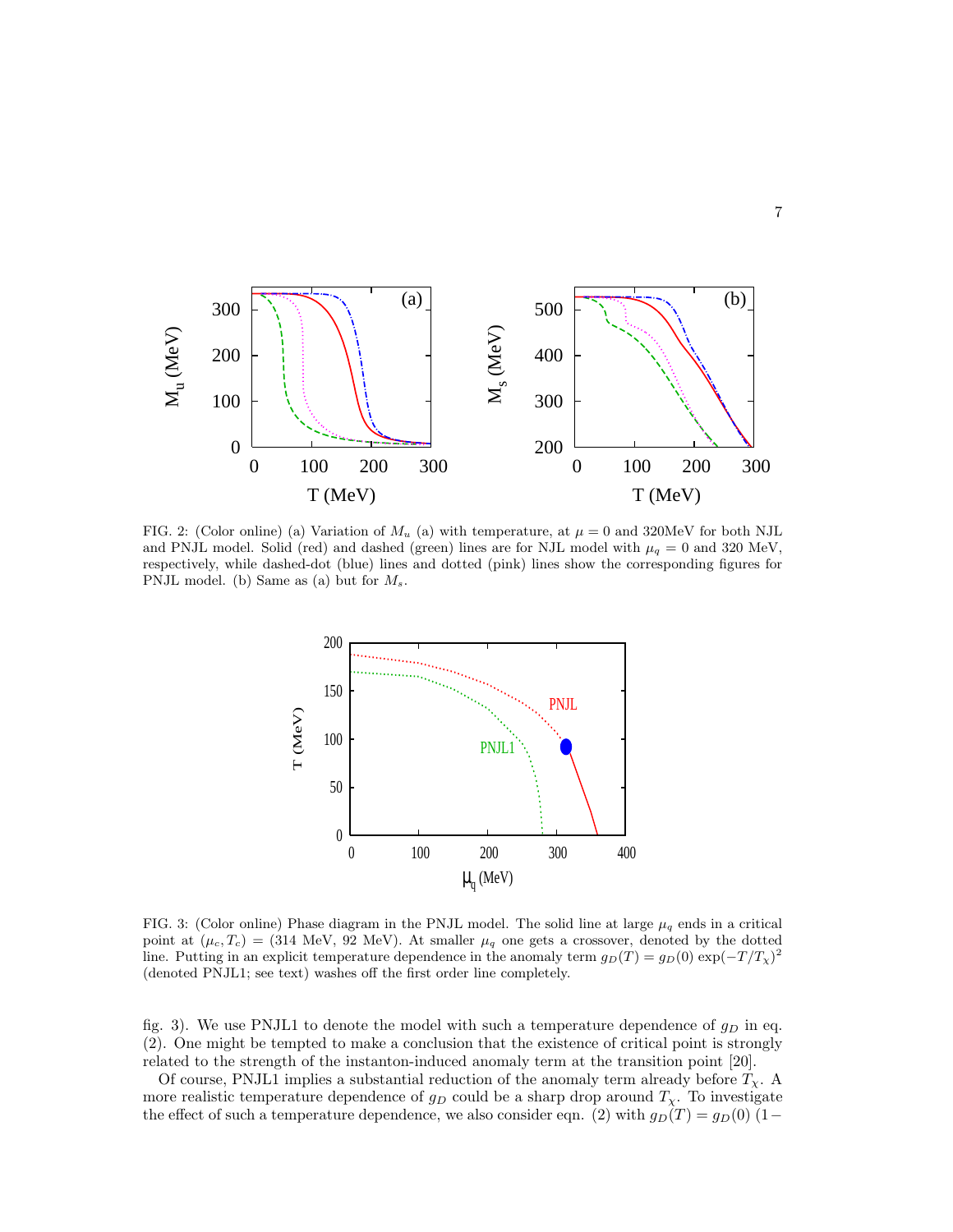tanh  $5x/2$ , where  $x = (T - T_{\chi}(\mu))/T_{\chi}(\mu)$ . We call this model PNJL2 [21]. PNJL2 has a phase diagram similar to PNJL *i.e.* the critical point has the same position at  $(\mu_c, T_c) = (314 \text{ MeV},$ 92 MeV). However, as we will see later, the nature of the mesonic excitations around  $T_{\chi}$  can be substantially different between the two.

# IV. MESONIC EXCITATIONS AND  $U_A(1)$  ANOMALY

In order to understand the properties of the medium beyond the bulk thermodynamic properties, we need to look at the low-lying excitations. The simplest gauge invariant excitations in QCD are the mesonic excitations. Masses and decay widths of the mesonic resonances are calculated from the correlations of  $\bar{q}\Gamma q$ -type operators in QCD vacuum. In the medium, we are interested in spectral changes due to interactions with the medium; in particular, we would be interested in possible resonance-like structures in the deconfined phase. We need therefore to look at the spectral functions.

Here we study spectral functions of pseudoscalar and scalar mesonic states. They are of interest because of their close connection with the chiral symmetry breaking and its restoration. The temperature dependence of the spectral function has been studied in the Nambu-Jona-Lasinio model in ref. [6]. There it was found that narrow structures persist in the symmetry restored phase, at moderately high temperatures. Here we intend to see how the coupling with the Polyakov loop affects these results. Also we study the sensitivity of these structures on the coefficients of the anomaly term. We also extend the studies to nonzero quark chemical potentials.

## A. Formalism

The spectral function  $\sigma_M(\omega, \vec{k})$  for a given mesonic channel M in a system at temperature T can be defined through the Fourier transform of the real time two point functions  $D^>$  and  $D^<$ [22],

$$
\sigma_M(\omega, \vec{k}) = \frac{1}{2\pi} (D_M^>(k_0, \vec{k}) - D_M^>(k_0, \vec{k})) \tag{11}
$$

$$
D_M^{>(<)}(k_0, \vec{k}) = \int \frac{d^4x}{(2\pi)^4} e^{ik.x} D_M^{>(<)}(x_0, \vec{x})
$$
  
\n
$$
D_M^{>(x_0, \vec{x})} = \langle J_M(x_0, \vec{x}) J_M(0, \vec{0}) \rangle_c
$$
  
\n
$$
D_M^{( $x_0, \vec{x}$ )} = \langle J_M(0, \vec{0}) J_M(x_0, \vec{x}) \rangle_c
$$
\n(12)

Here  $J_M$  is the suitable hadronic operator and the subscript c denotes the connected part of the correlation function. Using the Kubo-Martin-Schwinger(KMS) condition [22]

$$
D_M^>(x_0, \vec{x}) = D^\n(13)
$$

one can connect  $\sigma_M(\omega,\vec{k})$  to the retarded correlation function,

$$
\sigma_M(\omega, \vec{k}) = 2\pi \operatorname{Im} D_M^R(k_0, \vec{k}) \nD_M^R(k_0, \vec{k}) = \int \frac{d^4x}{(2\pi)^4} e^{ik.x} \theta(x_0) \langle [J_M(x_0, \vec{x}), J_M(0, \vec{0}]) \rangle_c
$$
\n(14)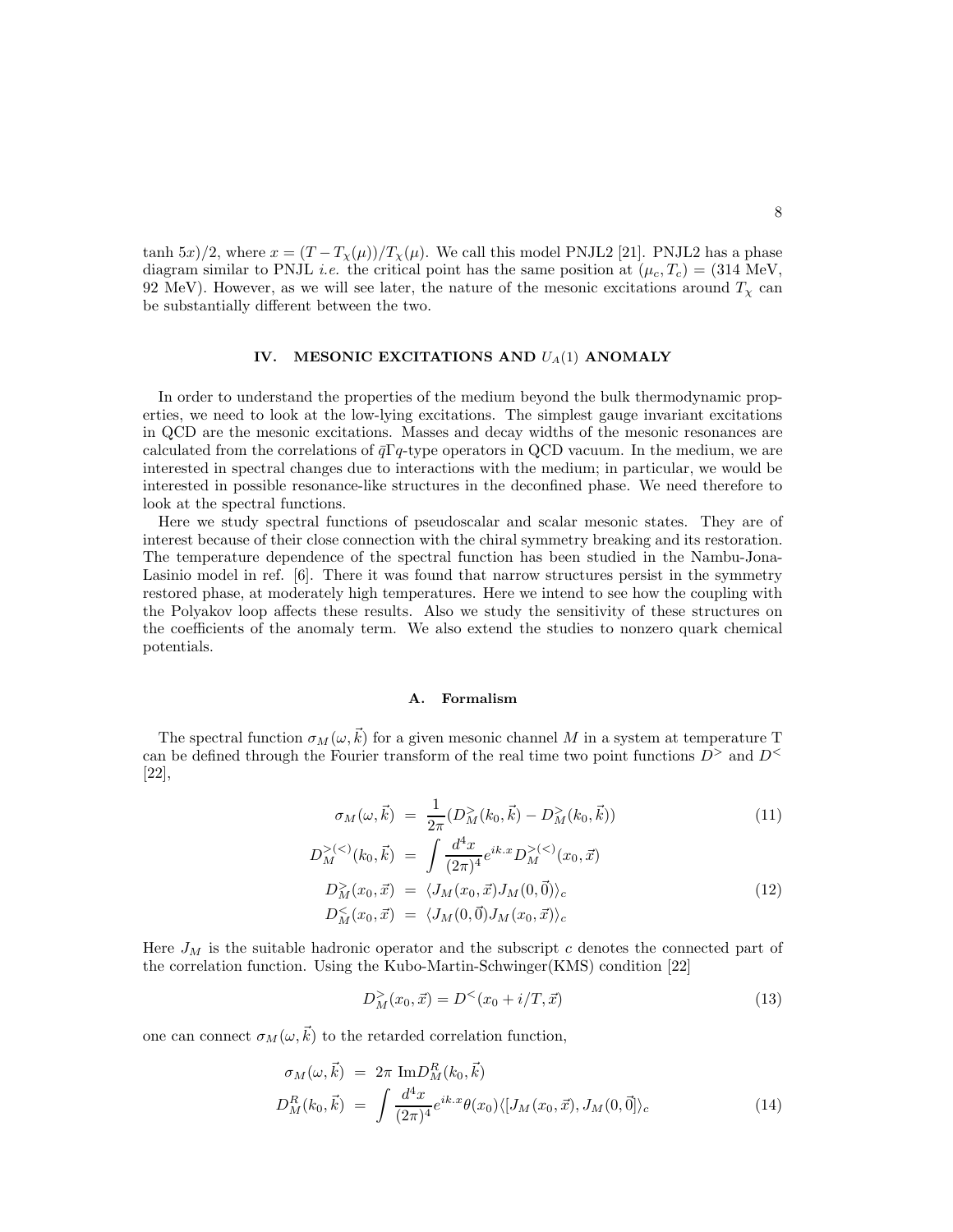Inserting a complete set of states in eq. (11) and using eq. (13), one gets the expansion

$$
\sigma_M(\omega, \vec{k}) = \frac{(2\pi)^2}{Z} \sum_{m,n} (e^{-E_n/T} \pm e^{-E_m/T}) |\langle n| J_M(0)|m\rangle|^2 \delta^4(k_\mu - q_\mu^n + q_\mu^m)
$$
(15)

where Z is the partition function, and  $q^n$  refers to the four-momenta of the state  $|n\rangle$ .

A stable mesonic state contributes a  $\delta$  function-like peak to the spectral function:

$$
\sigma_M(\omega, \vec{k}) = |\langle 0|J_M|M \rangle|^2 \epsilon(k_0) \delta(k^2 - m_M^2)
$$
\n(16)

where  $m_M$  is the mass of the state. For an unstable particle one gets a peak with a finite width, e.g., the Breit-Wigner form for states with narrow decay width. We want to study how the spectral function changes due to collisions with the thermal medium.

At the level of approximation we are working, the collective excitations, the fluctuation of the mean field around the vacuum, can be handled within the Random Phase Approximation (RPA) [23]. In this approximation, which is equivalent to summing over the ring diagrams, the retarded correlation function is given by

$$
D_M^R = \frac{\Pi_M}{1 - 2G\Pi_M}.\tag{17}
$$

Here G is the suitable coupling constant and  $\Pi_M(k^2)$  is the one-loop polarisation function for the mesonic channel under consideration,

$$
\Pi_M(k^2) = \int \frac{d^4p}{(2\pi)^4} \text{Tr}[\Gamma_M S(p + \frac{k}{2}) \Gamma_M(p - \frac{k}{2})]. \tag{18}
$$

 $S(p)$  is the quark propagator and  $\Gamma_M$  is the effective vertex factor. Eqn. (18) has been evaluated in the literature; for the NJL model, the effective formulae were calculated in ref. [6]. The whole effect of the introduction of the background Polyakov loop can be absorbed into a modification of the Fermi-Dirac distribution functions [12]

$$
f_{\Phi}^{+}(E_p) = \frac{(\bar{\Phi} + 2\Phi e^{-\beta(E_p + \mu)})e^{-\beta(E_p + \mu)} + e^{-3\beta(E_p + \mu)}}{1 + 3(\bar{\Phi} + \Phi e^{-\beta(E_p + \mu)})e^{-\beta(E_p + \mu)} + e^{-3\beta(E_p + \mu)}}
$$
(19)

$$
f_{\Phi}^-(E_p) = \frac{(\Phi + 2\bar{\Phi}e^{-\beta(E_p - \mu)})e^{-\beta(E_p - \mu)} + e^{-3\beta(E_p - \mu)}}{1 + 3(\Phi + \bar{\Phi}e^{-\beta(E_p - \mu)})e^{-\beta(E_p - \mu)} + e^{-3\beta(E_p - \mu)}}
$$
(20)

For NJL model,  $\Phi = 1$  and the distribution functions become the usual Fermi-Dirac distribution function.

From the correlation function one can calculate the spectral function using eq.(14). The position of the pole controls the decay of the correlator and is called the pole mass. It can be obtained by solving

$$
1 - 2G\Pi_M = 0.\t(21)
$$

The coupling constants G for the different flavour combinations are given in table 1. The cases of  $\eta$  and  $\eta'$  need a special mention. These mesons arise from the mixing of the flavour singlet and octet states, *i.e.*  $\eta_0$  and  $\eta_8$  mesons. The mixing arises because of an interplay between the anomaly term and the nondegeneracy between  $m_s$  and  $m_{u,d}$ . The masses of  $\eta$  and  $\eta'$  may be obtained from the roots of the equation

$$
\det[1 - 2\Pi G] = \det \begin{pmatrix} 1 - (2\Pi_{00}G_{00} + 2\Pi_{80}G_{80}) & -(2\Pi_{00}G_{08} + 2\Pi_{08}G_{88}) \\ -(2\Pi_{00}G_{80} + 2\Pi_{88}G_{80}) & 1 - (2\Pi_{80}G_{08} + 2\Pi_{88}G_{88}) \end{pmatrix} = 0
$$
 (22)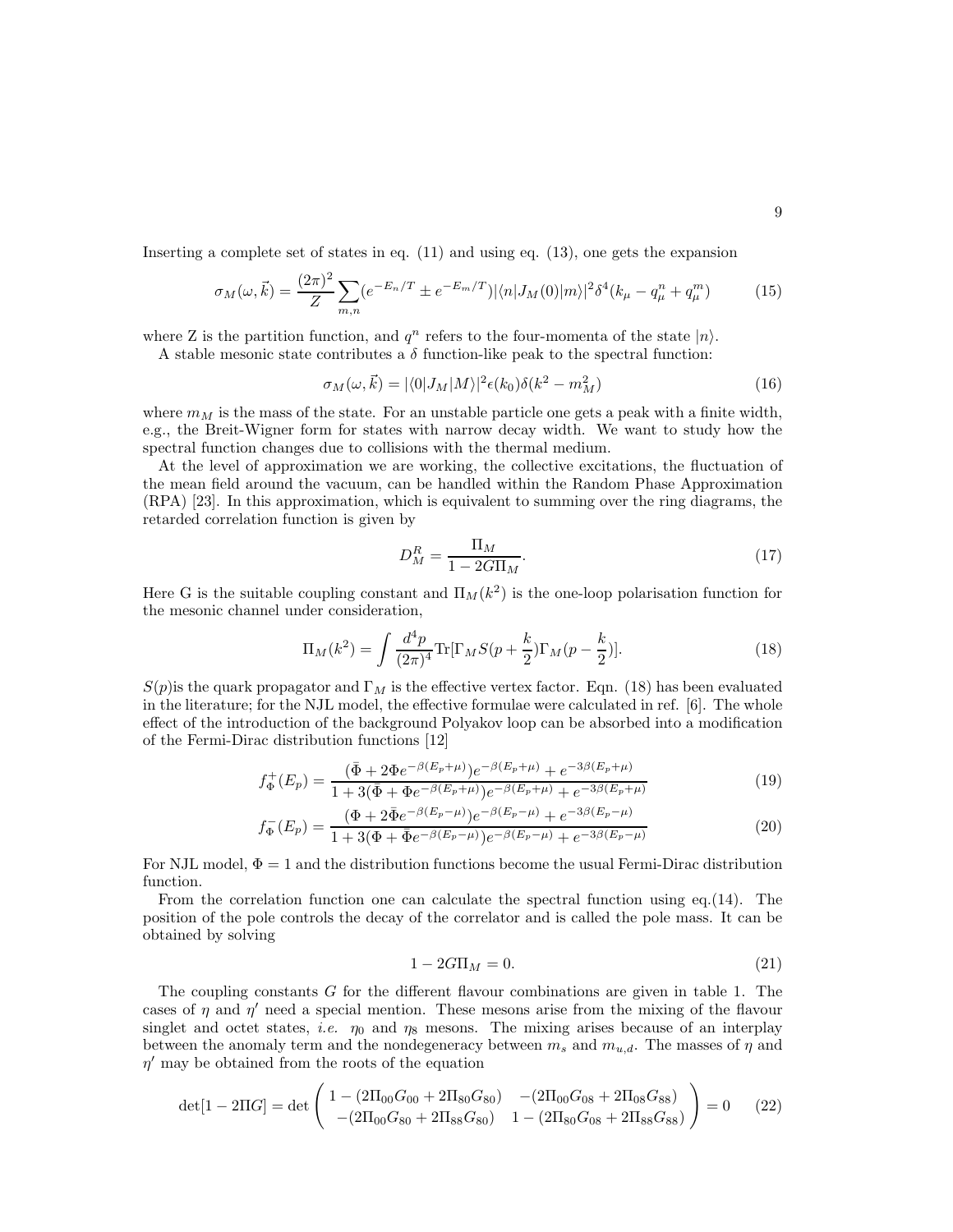$$
G_{\pi} = g_S + g_D \gamma
$$
  
\n
$$
G_{K^0} = g_S + g_D \alpha
$$
  
\n
$$
G_{B^3}^P = G_{\pi}
$$
  
\n
$$
G_{B^3}^P = G_{\pi}
$$
  
\n
$$
G_{B^3}^P = -\frac{1}{\sqrt{6}}(\alpha - \beta)g_D
$$
  
\n
$$
G_{B^3}^P = -\frac{\sqrt{6}}{2}(2\gamma - \alpha - \beta)g_D
$$
  
\n
$$
G_{B^3}^P = \frac{1}{\sqrt{3}}(\alpha - \beta)g_D
$$
  
\n
$$
G_{B^3}^P = \frac{1}{\sqrt{3}}(\alpha - \beta)g_D
$$

TABLE I: Pseudoscalar coupling strengths in  $SU(3)$  NJL model, where  $\alpha = \langle \bar{u}u \rangle$ ,  $\beta = \langle \bar{d}d \rangle$ ,  $\gamma = <\bar{s}s > [5, 6].$ 

where

$$
\Pi_{00} = \frac{2}{3} [2\Pi_{uu}^P(k) + \Pi_{ss}^P(k)]
$$
  
\n
$$
\Pi_{08} = \left(\frac{2\sqrt{2}}{3}\right) [\Pi_{uu}^P(k) - \Pi_{ss}^P(k)]
$$
  
\n
$$
\Pi_{88} = \left(\frac{2}{3}\right) [\Pi_{uu}^P(k) + 2\Pi_{ss}^P(k)]
$$
\n(23)

The polarisation functions are obtained from eq.(18). On the other hand pole masses of  $\eta_0$  and  $\eta_8$  can be obtained directly from  $\Pi_{00}$ ,  $\Pi_{88}$  and eqn. (21).

#### B. Results at finite temperatures

The pion and sigma channels provide the most interesting observables with mesonic states, since they are directly associated with the chiral symmetry. In the chiral symmetry restored phase, pion and sigma should be degenerate. Below  $T_{\chi}$ , on the other hand, pion is the goldstone mode of the spontaneously broken chiral symmetry and is therefore much lighter than the sigma.

In fig. 4 we show the temperature dependence of the pole masses of the pion and the sigma in the NJL and the PNJL model. We see that close to  $T<sub>x</sub>$  there is substantial difference between the two models. While the two states come close to each other, they are not degenerate just above  $T_\chi$ . As mentioned in Sec. III, results of the two models converge at higher temperatures. This, combined with the fact that  $T_{\chi}$  is lower for NJL model, leads to a smoother change in NJL model above  $T_{\chi}$  than in PNJL. The nondegeneracy between the pion and the sigma can also be seen in the fig.4(b) , which show the spectral functions in the pion and sigma channels at a temperature of 1.1  $T_{\chi}$ .

There can be two sources for the nondegeneracy: the finite (though small) current quark masses, and the remnant  $U_A(1)$  symmetry. To investigate the effect of the  $U_A(1)$  symmetry, we look at PNJL2, which introduces a cutoff in  $g_D$ , as explained in sec. III. As can be seen in fig. 4, this significantly alters the spectral functions, and removes most of the nondegeneracy of the  $\pi$  and  $\sigma$  above  $T_\chi$ . Also, while there is a clear structure in both of these channels above  $T_{\chi}$ , the structure is considerably broader in the absence of the anomaly term. When studying remnant bound state structures from QCD-inspired models, it therefore is important to keep in mind the effect of the anomaly term, since unlike in QCD, the anomaly terms are put in here by hand and therefore their contributions across phase transition may be different from that in QCD.

In figure 5 we have plotted the masses of  $\eta$ ,  $\eta'$ ,  $\eta^0$  and  $\eta^8$  mesons respectively. We see features similar to those in fig. 4: significant differences around the transition region due to the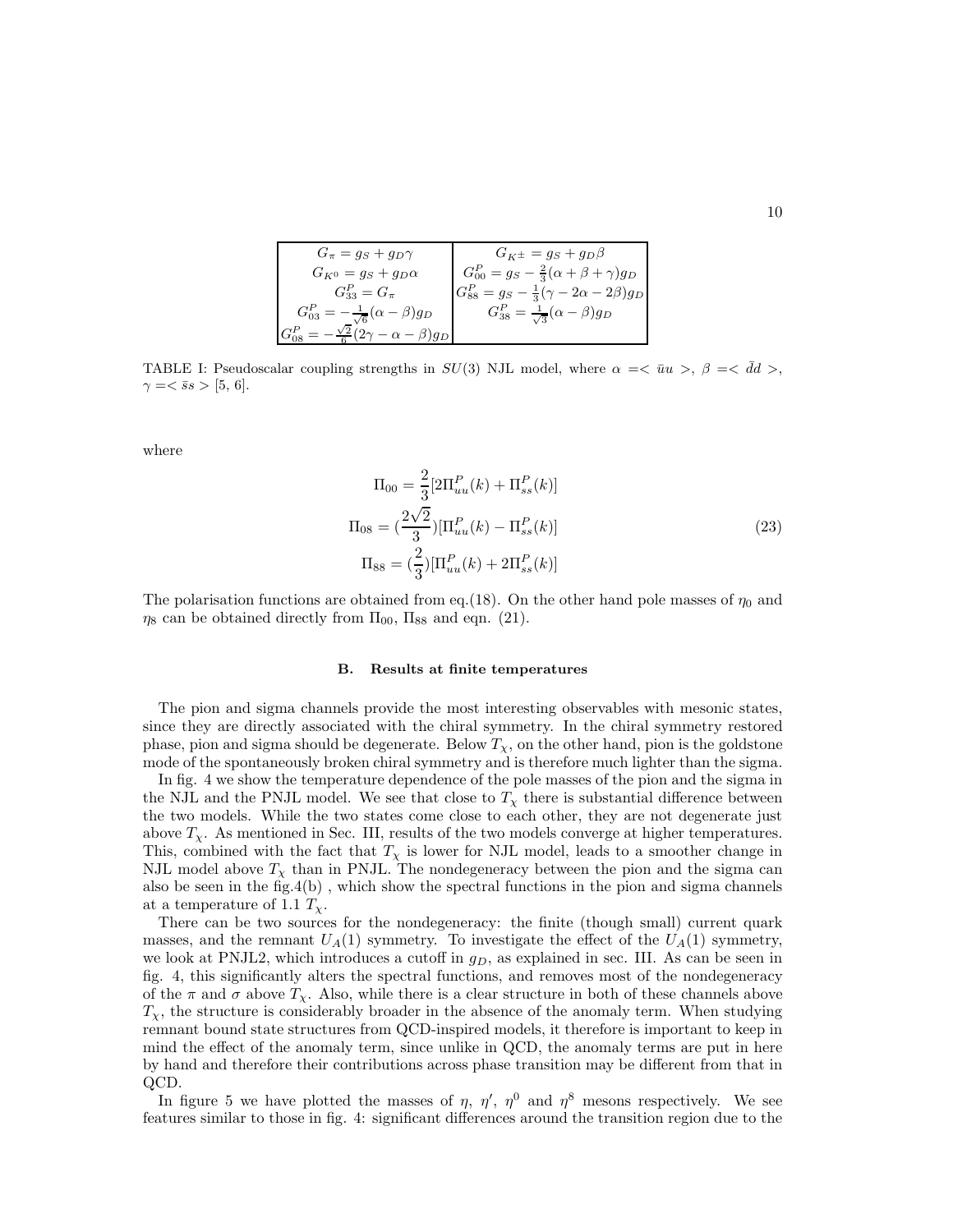

FIG. 4: (Color online) (a) Pion and sigma mass versus temperature, at  $\mu = 0$  MeV for both NJL (red, solid and blue, dash-dotted) and PNJL (green,dashed and pink, dotted) model. (b) Spectral functions for the pion and sigma in the PNJL model, just above  $T<sub>x</sub>$ . Also shown is the effect of suppression of the anomaly term at  $T_{\chi}$  (PNJL2; see Sec. III) on the spectral functions.

introduction of the Polyakov loop. It is also seen that very close to the transition region, the masses of the singlet and octet states start approaching each other, indicating that the effect of the anomaly term starts getting reduced. However, without an explicit cutoff like PNJL2, the nondegeneracy between these two states is clearly visible at 1.1  $T_{\chi}$ .



FIG. 5: (Color online) Masses of the different η states in NJL(green, dashed) and PNJL (red, solid) model.

The spectral functions of the  $\eta_0$  and  $\eta_8$  states, calculated in the PNJL model, are shown in fig. 6. Here we also investigate the effect of the anomaly term by comparing the calculations in PNJL2 model. We find here that the effect of the anomaly term is considerable in  $\eta_0$  but not in  $\eta_8$ . This can be understood by looking at the two relevant couplings,  $G_{88}$  and  $G_{00}$ , in table 1. Because of the different numerical factors, and also the different combinations of the quark condensates, the anomalous coupling of  $\eta_0$  is substantially larger than that of  $\eta_8$ . Interestingly, the broadening due to anomaly suppression is much less even for  $\eta_0$  than was seen for the pion. In these channels, a clear (though broad) resonance structure is seen just above  $T_{\chi}$ .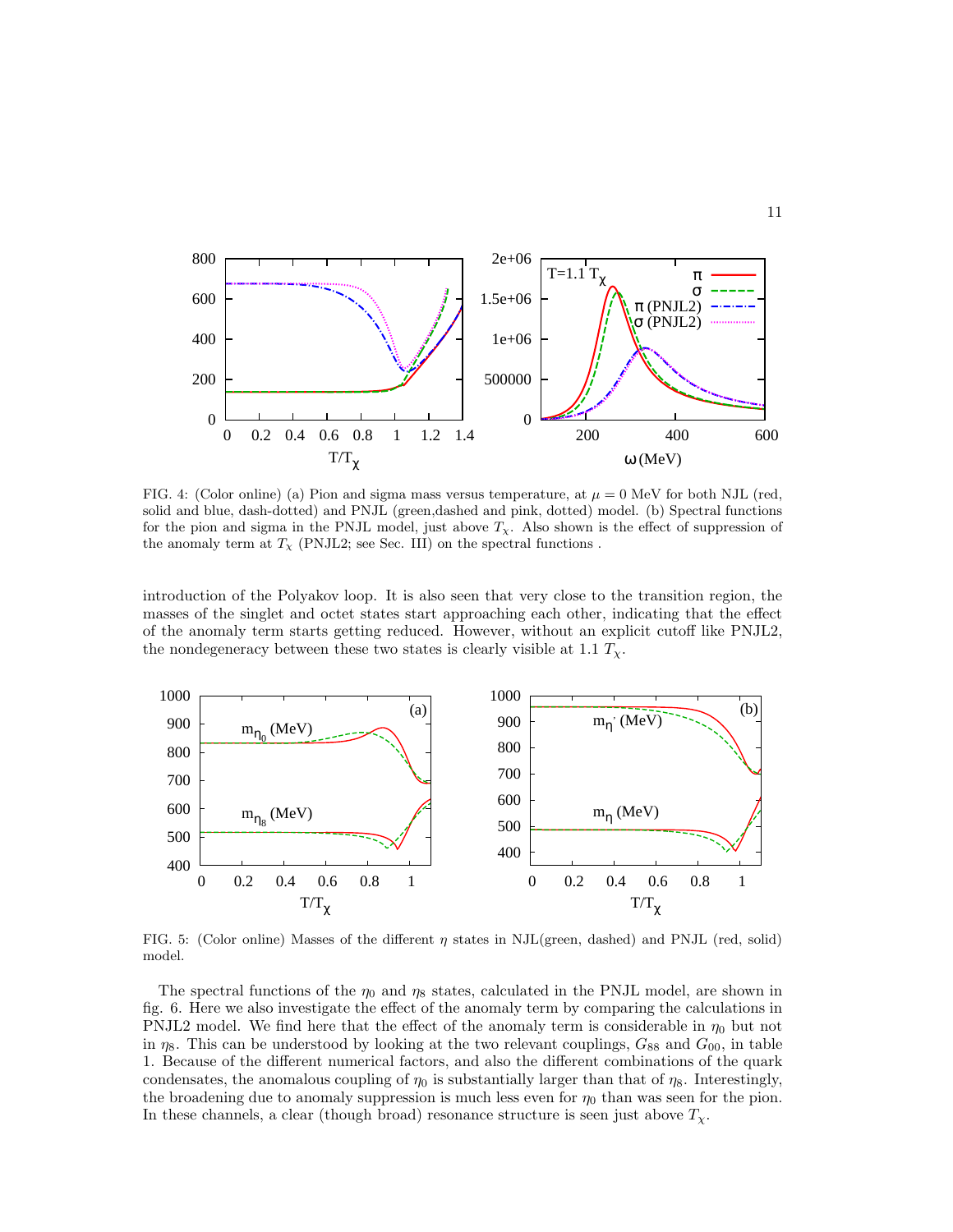

FIG. 6: (Color online) (a) Spectral functions of  $\eta_{0,8}$  at temperatures of 0.9  $T_{\chi}$  and  $T_{\chi}$ . Note the  $\delta$ function peak for  $\eta_8$  below  $T_\chi$ . (b) The same above  $T_\chi$ . Also shown are the effects of cutting off the anomaly term above  $T_x$  at  $T_x$  (PNJL2; see Sec. III).

The behavior of the pole mass for the kaon state, fig. 7, is qualitatively similar to the pion. However, the spectral function above  $T_{\chi}$ , shown in the same figure, shows a very different behavior. The sharp peak at  $T_{\chi}$  is completely washed off already by 1.1  $T_{\chi}$ : there is no indication of a strong correlation between quarks in this channel.



FIG. 7: (Color online) (a) Pole mass of the kaon state, in PNJL (solid, red) and NJL (dashed, green) models, at different temperatures. (b) Spectral function, from the PNJL model. The sharp peak at  $T_{\chi}$ seems to be completely washed off already by 1.1  $T_{\chi}$ .

#### C. Results at finite densities

One of the advantages of model studies is that one can study regions in parameter space which are not easy to study directly from QCD in a controlled way. The agreement of PNJL model results with QCD at finite temperatures encourages us to investigate effects of nonzero baryon densities, by introducing a quark chemical potential. As mentioned in Sec. III, however, we do not expect the PNJL model to be a good model for QCD transition at large  $\mu_q$ . We therefore investigate the mesonic excitations in this model at  $\mu_q = 150$  MeV. This is around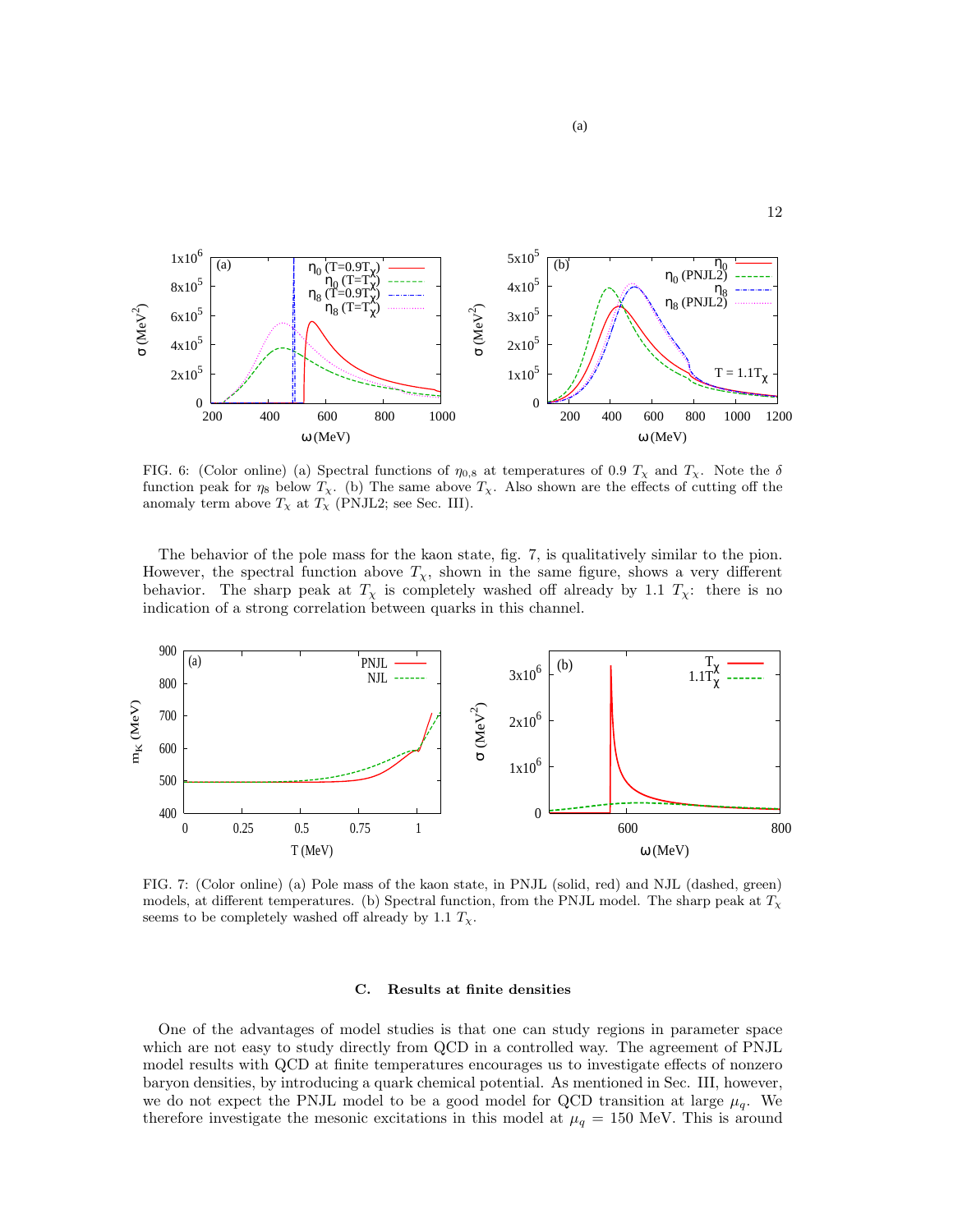the region where lattice studies suggest the beginning of the first order line, while the PNJL model still finds a crossover transition at these densities. From fig. 3 we also get  $T<sub>X</sub> \sim 170$ MeV at  $\mu_q = 150$  MeV, which is not too far from what one gets from lattice.

In fig. 8, we show the pion and sigma spectral functions above  $T_{\chi}$  for  $\mu_q = 150$  MeV. We see that the spectral functions have a sharp structure even substantially above  $T_{\chi}$ , as in the case for  $\mu_q = 0$ . The nondegeneracy of the two channels and the effect of the anomaly terms are also similar to the  $\mu_q = 0$  case. In the figures 8(b) and 8(c) we show the variation of the pion pole mass with  $\mu_q$ , for two different temperatures. Interestingly, the quantitative difference in the masses calculated in PNJL and NJL models increases with density. Of course, as we have discussed above, we do not expect these models to be a good approximation to QCD at values of  $\mu_q \gg 150$  MeV.



FIG. 8: (Color online) (a) Spectral functions of pion near the chiral transition point, for  $\mu_q = 150$  MeV. Also shown is the effect of suppression of anomaly term at  $T<sub>x</sub>$  (PNJL2; see Sec. III). (b) Pion mass versus  $\mu$ , at  $T = 100$ MeV. Solid red line is for PNJL model and dashed green line is for NJL model. (c) Same as (b) but at  $T = 150$  MeV.

The spectral functions of  $\eta_0$  and  $\eta_8$  are shown in fig. 9, for  $\mu_q = 150$  MeV. This figure has some interesting features. First, the interplay of the temperature and chemical potential gives rise to a nonmonotonous behavior in the peak of the  $\eta_8$  spectral function in the deconfined phase. The peak position drops sharply at  $T_{\chi}$ , and then rises again. Second, we note that the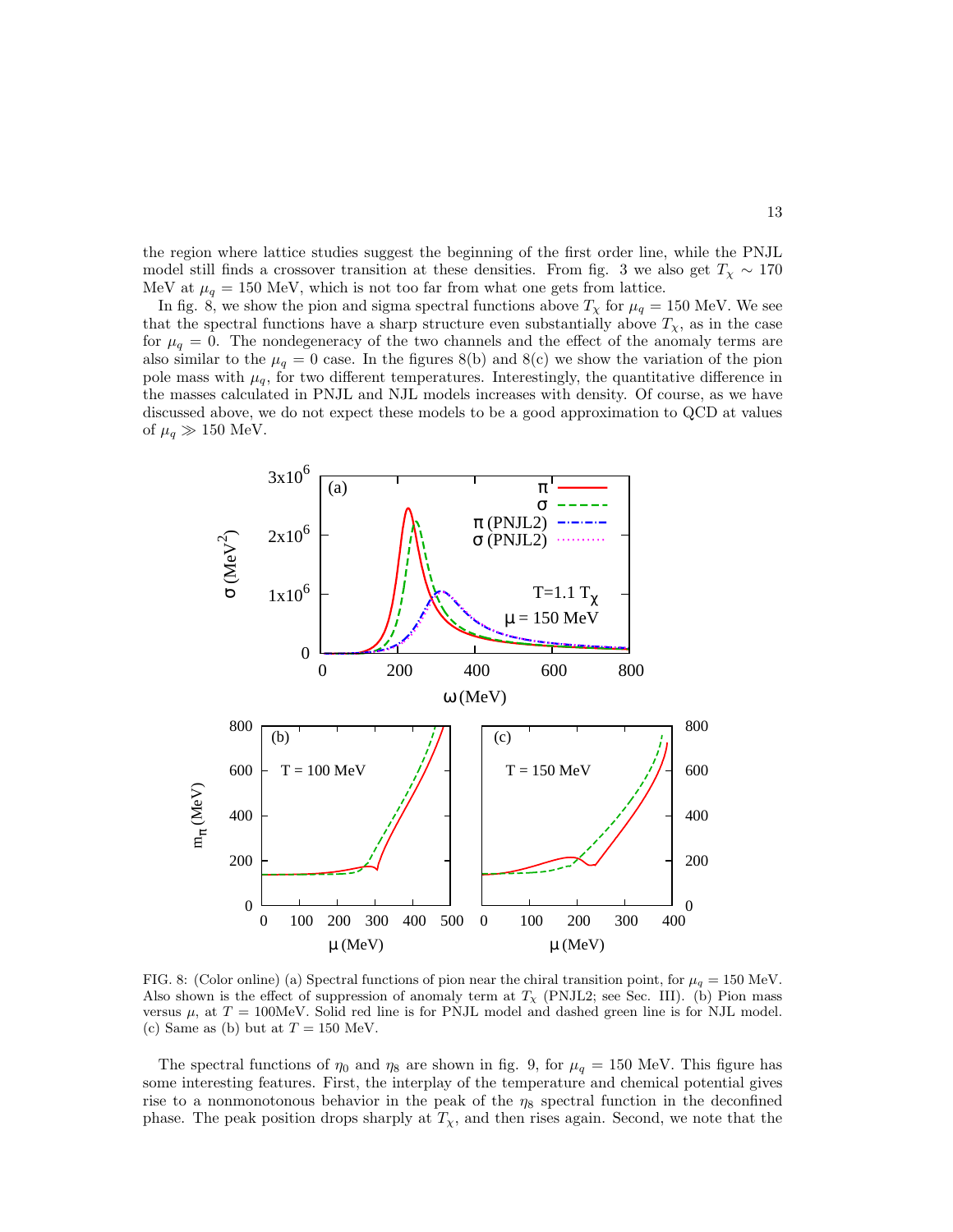$\eta_8$  peak, which is below the  $\eta_0$  peak below or at  $T_\chi$ , becomes very broad already at 1.05  $T_\chi$ , with the peak position slightly above that of the  $\eta_0$  peak. If this feature is true for full QCD and is not an artefact of the model, it will have interesting phenomenological implications.



FIG. 9: (Color online) (a) The spectral functions of the  $\eta_0$  channel around the chiral transition temperatures, for  $\mu_q = 150$  MeV. (b) Same as (a) but for  $\eta_8$ .

Let us now discuss the sensitivity of our results on enforcement of colour neutrality (Sec. III). Our calculations at finite density have been carried out at  $\mu = 150$  MeV and  $T = 1.1T_c$ . At such T and  $\mu$ , if we want to enforce color neutrality by the introduction of a color chemical potential, we need a color chemical potential  $\mu_3T_3 + \mu_8T_8$  (in the notation of Ref. [17]) with a small  $\mu_8(\sim 30 MeV)$ , while  $\mu_3$  is negligible. Here  $T_3$  and  $T_8$  are Gell-mann matrices in color space. While this changes the individual colour densities, the total quark number density  $(n_q - n_{\bar{q}})$  and the total scalar density  $(n_q + n_{\bar{q}})$  do not have any appreciable change. Similar results about the total quark density has also been reported in ref.[18]. In fact the change in the scalar density is less than 5% under such conditions. Here we have studied spectral functions of colorless, meson-like objects, which are sensitive to the scalar density. Hence we do not expect our results at finite chemical potential to be affected appreciably by the issue of colour neutrality.

## V. CONCLUSION

To conclude, we have studied the meson-like excitations in the deconfined plasma at both zero and nonzero quark chemical potential, using the Polyakov loop extended Nambu – Jona-Lasinio (PNJL) model.

The phase diagram of the PNJL model shows a first order line of transitions at large  $\mu_q$ , ending in a critical point at  $(\mu_c, T_c) \sim (314 \text{ MeV}, 92 \text{ MeV})$ . We note, however, that the phase diagram can be quite sensitive to the temperature dependence of the coefficient of the anomaly term. In particular, a suppression of the anomaly term at large temperatures may lead to a complete wash off of the first order line.

The in-medium behavior of the mesonic correlations was studied by looking at the spectral functions. In the pion and sigma channels, reasonably sharp structure was found still at 1.1  $T_{\rm x}$ ; also the two states are not degenerate at these temperatures. While both these features can be phenomenologically interesting, it was also found that these features are quite sensitive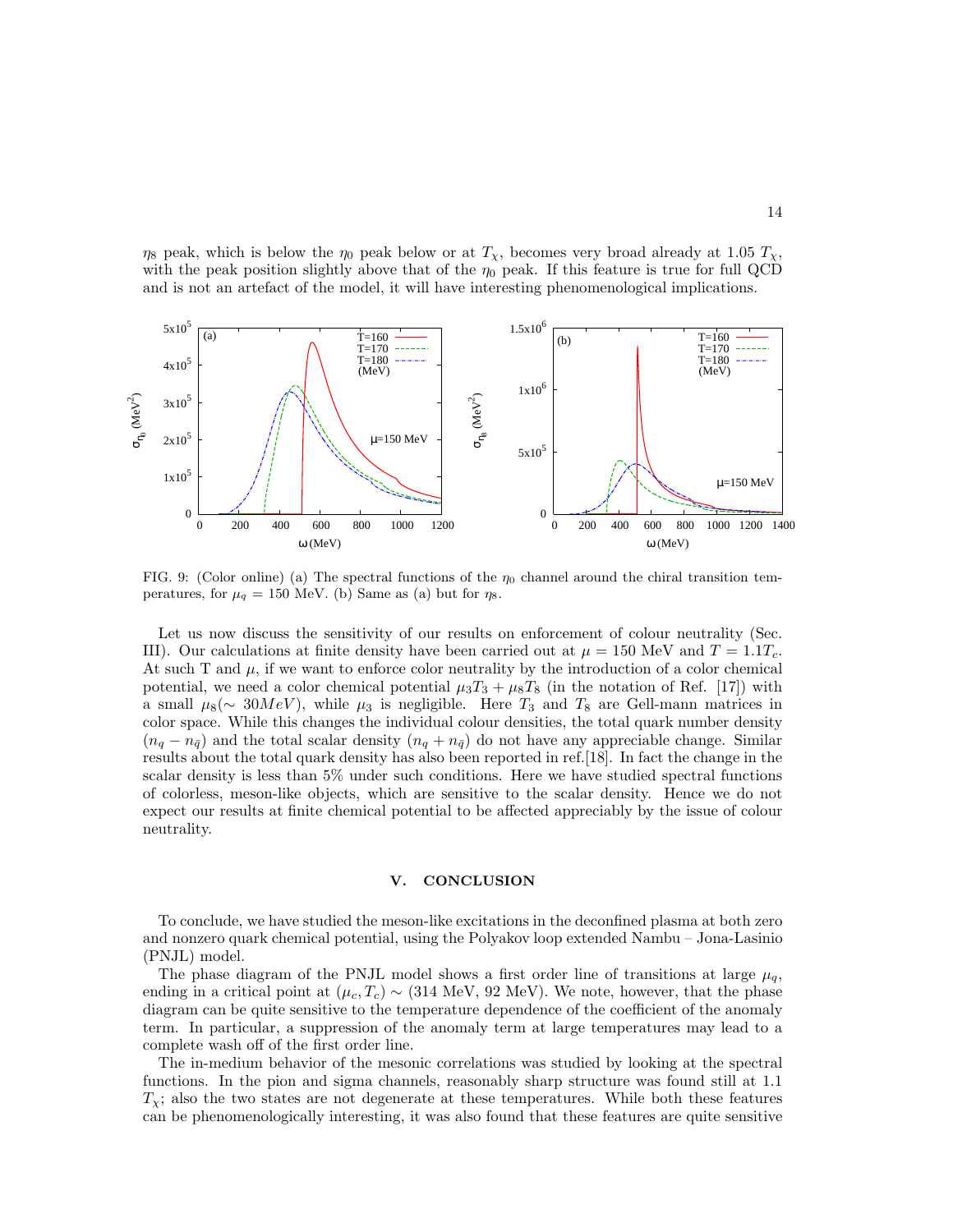to the anomaly term. In particular, suppressing the anomaly term above  $T<sub>x</sub>$  leads to much broader and degenerate structures in these two channels. Since the structure of the  $\pi$  resonance above  $T<sub>X</sub>$  is of importance for RHIC phenomenology, this sensitivity implores one to look for the restoration or otherwise of the  $U(A)_1$  anomaly at  $T_\chi$  by looking at suitable observables directly on lattice.

The  $\eta_8$  and the  $\eta_0$ , on the other hand, show much less sensitivity to the anomaly term. Both these channels show a clear resonance at 1.1  $T_{\chi}$ .  $\eta_8$  shows very little sensitivity to a suppression of the anomaly term.  $\eta_0$  is more sensitive, but the resonance-like structure remains even when the anomaly term is suppressed. In the PNJL model, the kaon channel does not show any sharp structure above  $T_{\chi}$ . All these behaviors will be of interest for RHIC phenomenology.

We also looked at the mesonic spectral functions just above  $T_\chi$  for a nonzero  $\mu_q$ . At  $\mu_q$  $= 150$ MeV, which should be in the regime covered by the RHIC energy scan, PNJL shows a crossover transition. The features of the spectral functions in the pion and sigma channels are found to be quite similar to those at  $\mu_q = 0$ . A more interesting behavior was found in the  $\eta$ channels. The interplay of the finite  $\mu_q$  and finite T lead to a nonmonotonous behavior of the peak in the  $\eta_8$  channel. Also it was found that the relative positions of the  $\eta_0$  and  $\eta_8$  peaks get reversed above  $T_{\chi}$ : the  $\eta_0$  peak comes at a lower  $\omega$  than the  $\eta_8$  peak at 1.05  $T_{\chi}$ . It will be interesting to explore the phenomenological implications of these behaviours.

## Acknowledgments

P.D. thanks CSIR for financial support. A.B. thanks CSIR for support through the project 03(1074)/06/EMR-II and acknowledges UGC UPE grant (computational support). SKG thanks DST, Govt. of India for financial support under IRHPA scheme.

- [1] Z. Fodor and S.D. Katz, JHEP 0404, 050 (2004); C.R. Allton et. el., Phys. Rev. D 68, 014507 (2003); R. Gavai and S. Gupta, Phys. Rev. D 78 114503 (2008).
- [2] P. de Forcrand and O. Philipsen, Nucl. Phys. B 673, 170 (2003).
- [3] M. Cheng *et.al.*, Phys. Rev. D **74**, 054507 (2006).
- [4] Y. Aoki, G. Endrodi, Z. Fodor, S. D. Katz and K. K. Szabo, Nature 443, 675 (2006).
- [5] See S. P. Klevansky, Rev. Mod. Phys. 64 649 (1992), for a review.
- [6] T.Hatsuda and T.Kunihiro, Phys. Rept. 247, 221 (1994).
- [7] K. Fukushima, Phys. Lett. B 591, 277 (2004).
- [8] C. Ratti, M. A. Thaler and W. Weise, Phys. Rev. D 73, 014019 (2006).
- [9] S. K. Ghosh, T. K. Mukherjee, M. G. Mustafa and R. Ray, Phys. Rev. D 73, 114007 (2006).
- [10] S. Mukherjee, M. G. Mustafa and R. Ray, Phys. Rev. D 75, 094015 (2007).
- [11] K. Fukushima, Phys. Rev. D 77, 114028 (2008).
- [12] H. Hansen, W.M. Alberico, A. Beraudo, A. Molinari, M. Nardi and C. Ratti, Phys. Rev. D 75, 065004 (2007).
- [13] P. Costa, M.C. Ruivo, C.A. de Sousa, H. Hansen and W.M. Alberico, arXiv:0807.2134 [hep-ph].
- [14] M. Ciminale, R. Gatto, N. D. Ippolito, G. Nardulli and M. Ruggieri, Phys. Rev. D 77, 054023 (2008).
- [15] In fig. 1, the value of the Polyakov loop becomes slightly higher than 1 for the temperature above 260 – 300MeV. At finite density the value of  $\bar{\Phi}$  can go even to 1.4. This is an important *physical* problem in the simple-minded PNJL model as  $\Phi$  being the normalized trace of the Wilson line L,